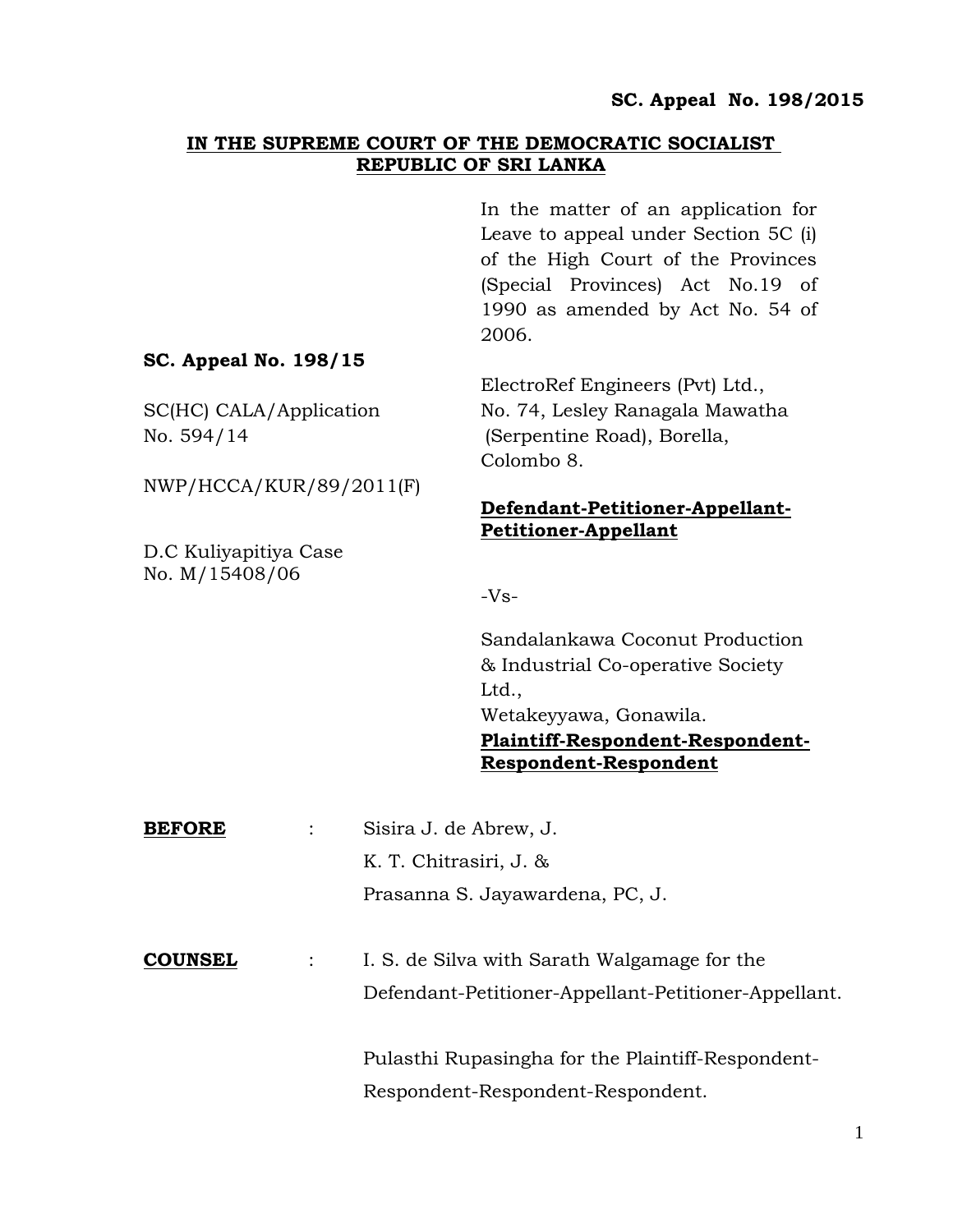#### **ARGUED & DECIDED ON** : 25.07.2016

#### **Sisira J. de Abrew, J.**

Heard both Counsel in support of their respective cases.

The main point urged by learned Counsel for the Defendant-Petitioner-Appellant (hereinafter referred to as the Defendant-Appellant) is that, the Plaintiff – Respondent – Respondent (hereinafter referred to as Plaintiff – Respondent) has failed to prove the payment made by him to the Defendant - Appellant. He further submits that the judgment of the District Court is not in accordance with Section 187 of the Civil Procedure Code.

We have perused the documents and heard submissions of the learned Counsel. Learned Counsel for the Plaintiff-Respondent is unable to point out to Court as to how the payment of 43,000 \$ was made to the Defendant-Appellant. He submits that he relies on the documents marked P7 and P8. We have perused the documents marked P7 and P8 but the said documents do not prove the fact that the payment had been made to the Defendant-Appellant. Prayer in the Plaint was to recover the full amount alleged to have been paid to the Defendant.

When we consider the totality of evidence led at the trial, we are unable to conclude that the Plaintiff-Respondent has paid the amount stated in the Plaint to the Defendant-Appellant.

In these circumstances, we hold that we are unable to